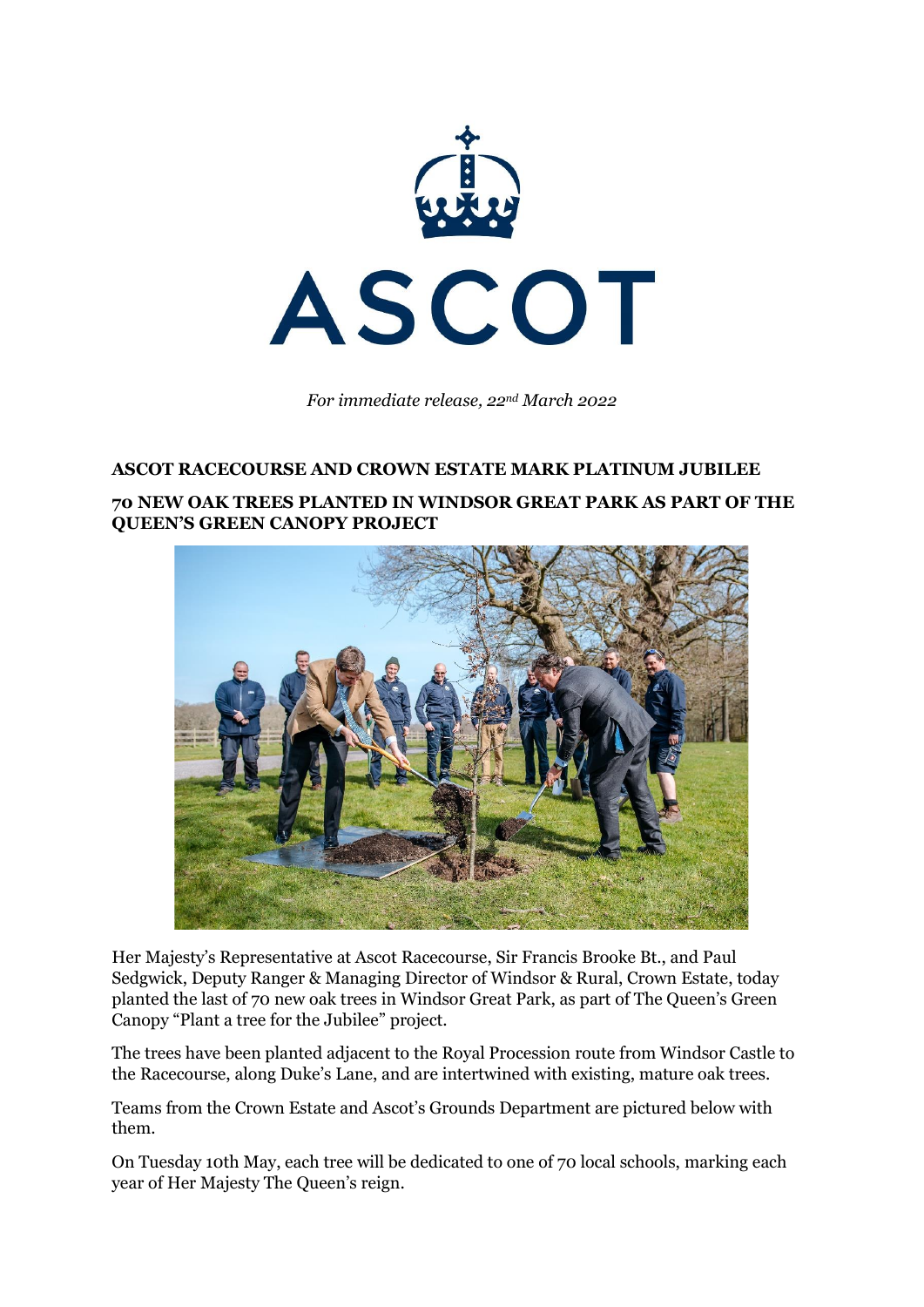Each school will be represented by a pupil, holding their school's crest or something that identifies their school, and a group photograph will be taken.

# **Sir Francis Brooke Bt., Her Majesty's Representative and Chairman at Ascot, said:**

"Planting these trees has been a tremendous joint venture with the Crown Estate. They complement the existing oaks on Duke's Lane, replenishing that section of the Royal Procession route as part of The Queen's Green Canopy 'Plant a tree for the Jubilee' project.

"We are really looking forward to welcoming local children, and their parents and teachers, from the 70 schools, on 10th May for what will be a fantastic community occasion."

## **Paul Sedgwick, Deputy Ranger & Managing Director of Windsor & Rural, Crown Estate, added:**

"We are delighted to be working with Ascot on this important project. As a part of The Queen's Green Canopy project, we have also planted two new avenues, each of 70 trees in The Great Park. These avenues, together with the trees planted today with the team from Ascot, will be a lasting reminder of the unique and historic occasion of the Queen's Platinum Jubilee."

# **Timothy Griffith, Headteacher, Ranelagh School, said:**

"Ranelagh School is delighted and honoured to be one of the schools lucky enough to be chosen to have a tree dedicated to us as part of the 70 new oak trees in Windsor Great Park.

"At the heart of our school's culture is our commitment to being a dynamic learning community that is rooted in Christianity. As such, I cannot think of a more appropriate project for us to be involved in. On behalf of Ranelagh School, may I take this opportunity to congratulate Her Majesty The Queen on the occasion of the Platinum Jubilee."